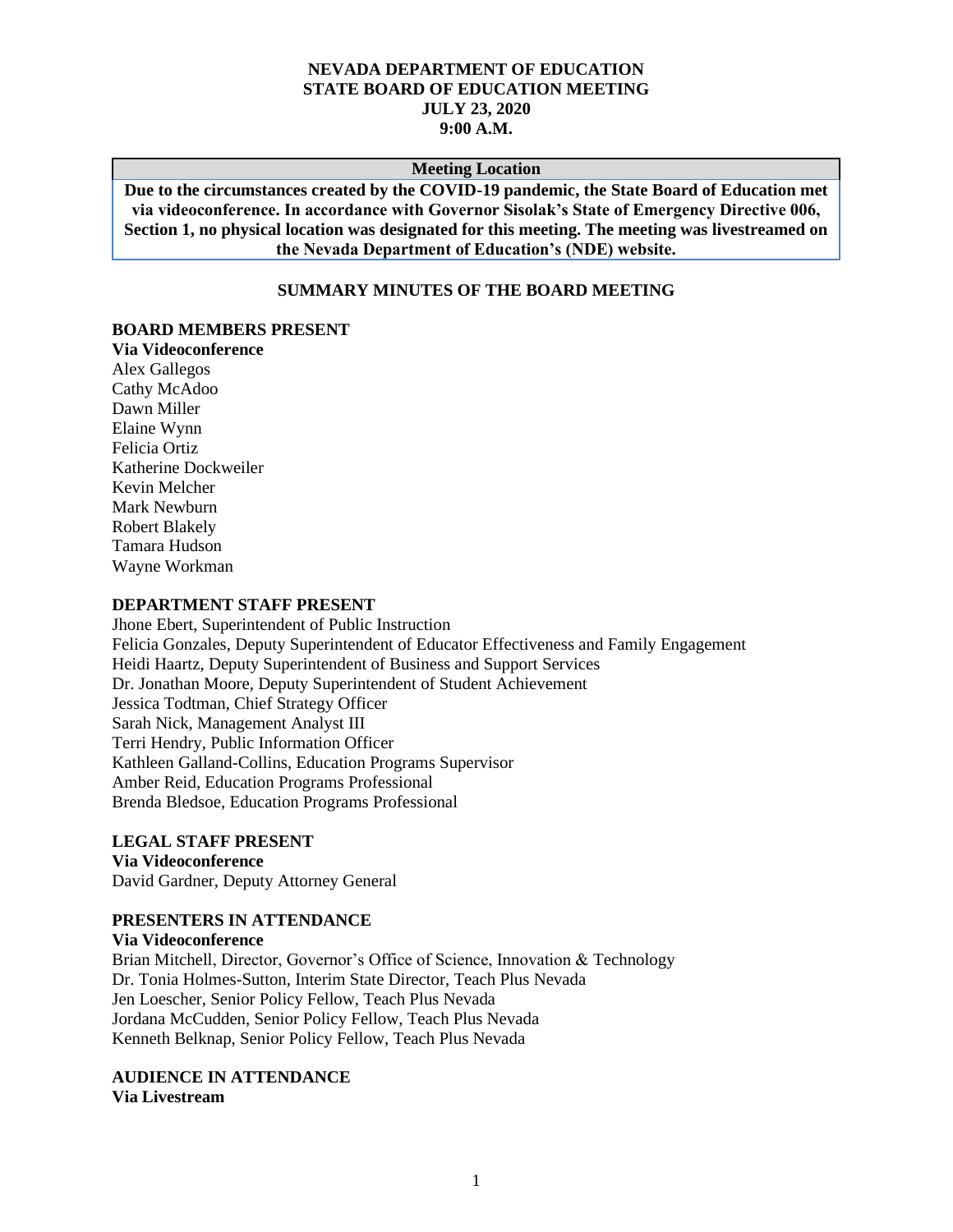# **1: CALL TO ORDER; ROLL CALL; PLEDGE OF ALLEGIANCE**

Meeting called to order at 9:01 A.M. by President Elaine Wynn. Quorum was established. President Wynn led the Pledge of Allegiance. President Wynn noted that across the country, boards, districts, and families were working to decide how to safely reopen schools and commended those working on the enormous and difficult task. She pledged that the Board would give their best effort to provide for their constituents and take their charge seriously.

### **2: PUBLIC COMMENT #1**

Gail Hudson, 2020 Nevada State Teacher of the Year, submitted public comment regarding COVID-19 and distance learning. (*A complete copy of the statement is available in Appendix A)*

Kim Reddig, President of the Nevada Speech-Language Hearing Association, submitted public comment regarding non-binding recommended ratios for specialized instructional support personnel. (*A complete copy of the statement is available in Appendix A)*

Catherine Cahn, CEO of Twig Education, submitted public comment regarding Twig Science Nevada instructional materials. (*A complete copy of the statement is available in Appendix A)*

Ana Rosas, Women's Research Institute of Nevada, submitted public comment regarding COVID-19 and the reopening of schools. (*A complete copy of the statement is available in Appendix A)*

# **3: APPROVAL OF FLEXIBLE AGENDA**

**Vice President Mark Newburn moved to approve the flexible agenda. Member Katherine Dockweiler seconded. Motion passed.** 

#### **4: PRESIDENT'S REPORT**

President Wynn introduced and welcomed the new Board members, Alex Gallegos and Wayne Workman. Alex Gallegos is the Board's student representative; he is senior at Eldorado High School in Clark County School District (CCSD) and will be serving as Student Body President in the 2020-21 school year. He is also involved in the Student Organization of Latinos, a part of CCSD Superintendent Jesus Jara's Student Advisory Committee and Eldorado's School Organizational Team. Wayne Workman is the Nevada Association of School Superintendents (NASS) appointment to the Board; he is Superintendent of Lyon County School District (Lyon CSD) and recently completed a term as President of NASS. His 22-year career in education began as a health and sports medicine teacher, and he has been in his current role in Lyon CSD for 6 years.

### **5: SUPERINTENDENT'S REPORT**

Superintendent Jhone Ebert thanked Nevada Department of Education (NDE) staff and the Board for their continued perseverance and commitment with regard to COVID-19 response and recovery.

Regarding the 31st Special Session (2020) of the Nevada State Legislature, Superintendent Ebert emphasized that NDE began working in collaboration with district superintendents to develop recommended budget reductions in March. She noted that superintendents began by identifying where cost savings could occur in fiscal year (FY) 2020. Ultimately, the Department submitted a proposal of \$183 million in budget reductions. During testimony to the Legislature, Superintendent Ebert was joined by CCSD Superintendent Jesus Jara, Washoe County School District Superintendent Kristen McNeill, Churchill County School District Superintendent and current Nevada Association of School Superintendents Vice President Summer Stephens, and Executive Director of the State Public Charter School Authority (SPCSA) Rebecca Feiden.

Assembly Bill (AB) 3 provided \$50 million in Coronavirus Aid, Relief, and Economic Security (CARES) Act funding to be allocated to students based on certain characteristics and performance indicators. AB 3 also indicated the Legislature's priorities for restoring budget reductions if additional funding becomes available in the future: New Nevada (Senate Bill 178); Read by Grade 3; furlough and pay for State employees; other budgetary reductions; and other purposes authorized by law.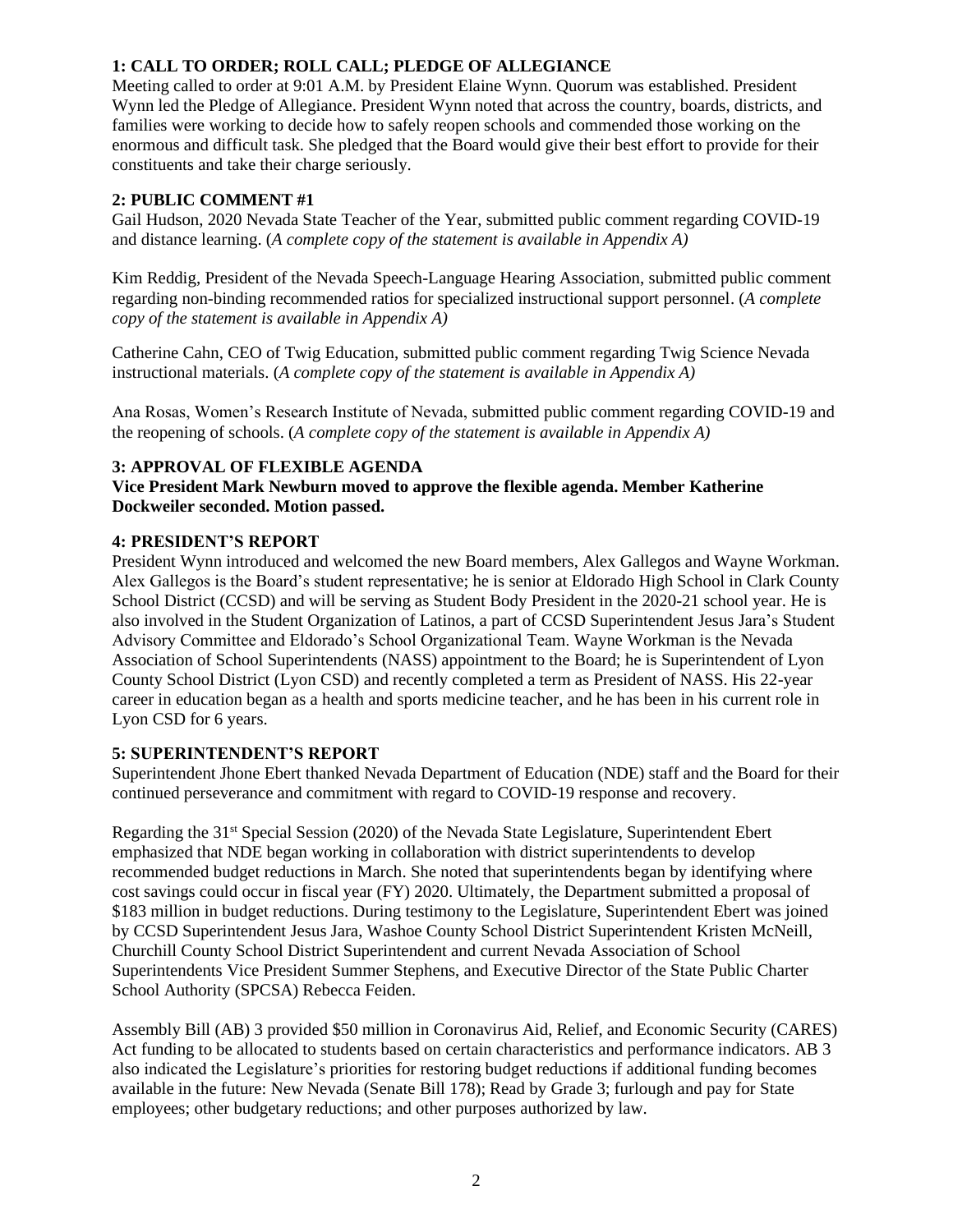Superintendent Ebert shared that the Elementary and Secondary School Emergency Relief (ESSER) Fund dollars allocated for competitive grant funding have been released for application; the ESSER funds for local education agencies (LEAs) – 90% of ESSER funds amounting to \$105 million – have been available to LEAs since mid-May.

The Governor's Emergency Education Relief (GEER) Fund dollars have been used to procure a Statewide learning management system, as well as instructional resources for students, educators, and families. GEER funding has also been allocated to backfill Pre-K funding.

Vice President Newburn asked if the Board could receive a breakdown and ongoing report on funding categories, district requests, and what funds have been paid out to districts in various categories. Superintendent Ebert assured that the Department could put together a one-pager report for the Board. President Wynn and Member Ortiz noted their support for Vice President Newburn's request.

Member Ortiz asked about the process that was used to determine budget cuts, especially considering equity concerns. Superintendent Ebert responded that the Distributive School Account (DSA) was prioritized as an area in which to maintain funding. She noted that the DSA has many components, several of which address equity. The Legislature also recently provided additional funding to the DSA in the 2019 Session. The second priority in recommending reductions was retaining flexibility for school districts to support an equity agenda – meeting children where they are and with the resources that they need. Grant funding by nature of having specific allowable uses does not always create the flexibility that districts and schools need to meet students' needs.

Member Workman agreed that at first look, it appears that funding to serve vulnerable students was cut. However, he noted that ESSER dollars can be used to backfill those programs – such as Senate Bill (SB) 178 and Read by Grade 3 – and this was primarily what districts were using their funding for. Districts assessed what may be best to cut based on what would be easiest to then backfill with alternative funding, such as ESSER and GEER funds.

Member Ortiz asked Member Workman how many students in Lyon County would be impacted by the budget cuts. Member Workman responded that it was a complex response, because the budget was not in a one-to-one relation with students, as it was dependent on how schools individually used grant funds. In addition, knowing that some programs or positions will be preserved using ESSER funds makes it difficult to estimate. However, Member Workman was optimistic that Lyon County would be able to preserve programs and positions sourced from SB 178. For Read by Grade 3, Lyon County had been using literacy specialists that worked specifically with teachers regarding literacy strategies – with cuts, these specialists are being moved into regular classroom teaching positions. Member Workman emphasized that there was no job loss; literacy strategists had been backfilled into existing positions.

Superintendent Ebert continued her report, shifting to Governor's [Emergency Directive 022,](http://gov.nv.gov/News/Emergency_Orders/2020/2020-06-09_-_COVID-19_Declaration_of_Emergency_Directive_022_-_K-12_School_Re-Opening_for_Summer_Learning_and_Activities_(Attachments)/) which required districts and charter schools to submit a reopening plan to their governing body for approval no less than 20 calendar days prior to their first day of school. Per NDE [Guidance Memo 20-05,](http://www.doe.nv.gov/uploadedFiles/ndedoenvgov/content/News__Media/Guidance_Memos/2020/PathForwardDistanceEducationGuidanceMemo20-05(1).pdf) schools must create plans for Path Forward Programs of Distance Education. Clark, Eureka, Nye, and Washoe County School Districts had submitted their certifications and plans by the time of the meeting. Through Guidance Memo 20-05, the Department also provided flexibility to schools and districts to convert up to five instructional days to professional development days. This will provide an opportunity for staff to gain additional training to prepare for the reopening of school buildings as well as distance learning.

The Department met with the districts and the SPCSA to discuss personal protective equipment (PPE), instructional preparedness, digital resources, and collaboration. Superintendent Ebert highlighted that through Canvas, the new Statewide learning management system paid for with GEER funds, CCSD would be sharing their content for grades 6-12, a unique opportunity for Statewide resource sharing.

Superintendent Ebert invited Dr. Jonathan Moore, Deputy Superintendent Moore, to provide an update on the Nevada Digital Learning Collaborative (NvDLC) and the Digital Engineers. Dr. Moore noted that the NvDLC had its first deliverable on July 20, which included the scope of work for the Digital Engineers.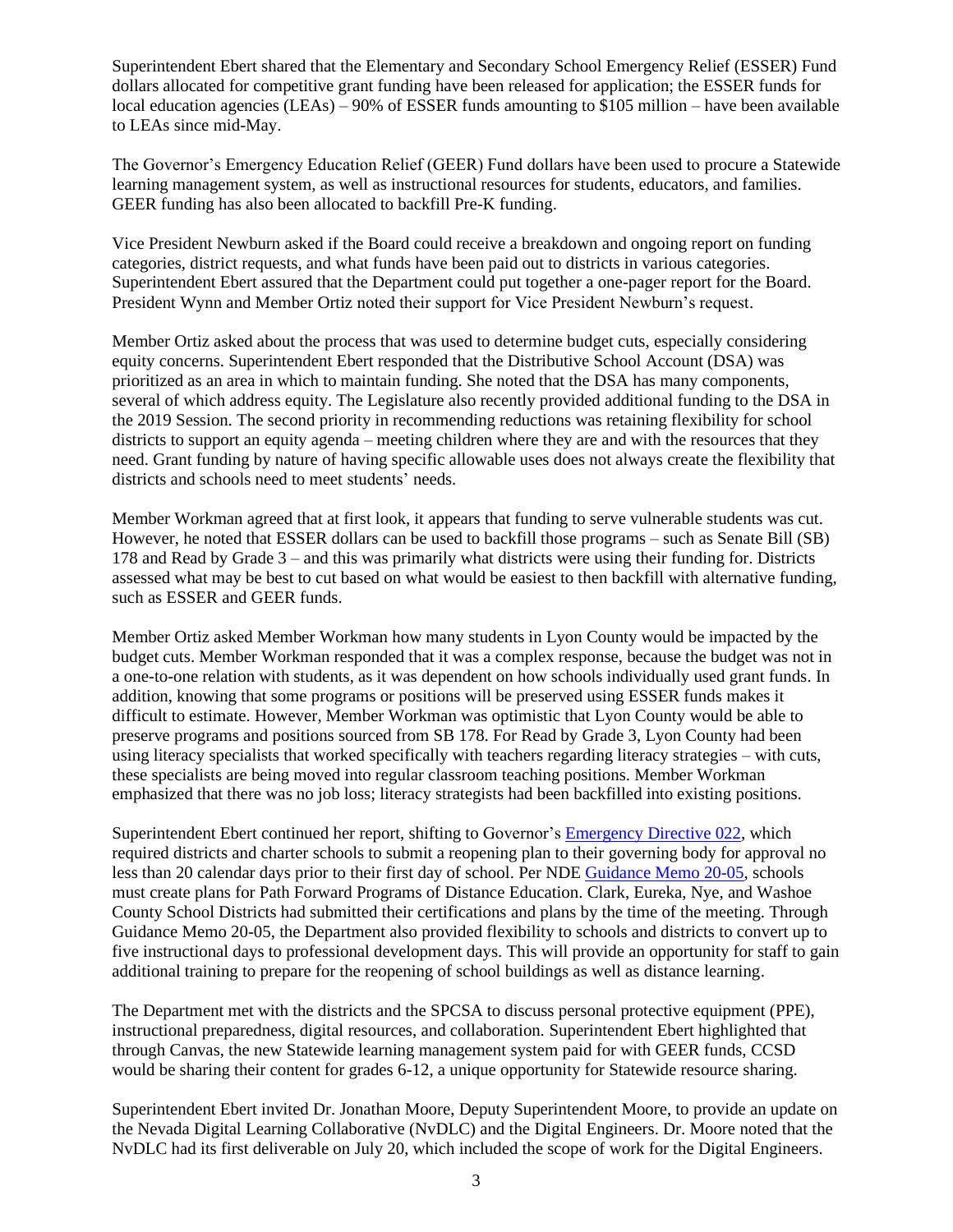Addressing the Board's request for diversity statistics for the Digital Engineers, Dr. Moore reported that NDE gathered the requested information and distributed it to the Board. The Digital Engineers have continued to grow, and have gained approximately 20 new members, who increase diversity in representation across counties, multiple languages spoken, and race/ethnicity. The NvDLC's first virtual conference will be held in September and will likely focus on building relationships in the digital space. The NvDLC also supports the statewide learning management system (LMS), Canvas. This is an opt-in service to support districts distance learning platform. Six school districts and 15 charter schools have expressed interest in using Canvas to date.

To supplement distance learning, the Department has purchased high-quality digital content provided by Discovery Education; it is available to every student and educator in the State. Discovery Education has a tremendous amount of content, including supports for students with disabilities, English learners, and an expanding social justice model. NDE's partnership with Discovery Education is supported by the NvDLC.

Member Ortiz asked for an updated PowerPoint regarding the diversity of the Digital Engineers. Dr. Moore agreed to send updated information. Member Ortiz also asked if the NvDLC and the Digital Engineers had a quality threshold for materials posted. Dr. Moore responded that there is an extensive review process, vetting all materials submitted, including branding and marketing, accuracy, ensuring that there are no copyright issues or infringement, and that the resources are aligned to objectives as well as State academic content standards. Member Ortiz asked if anyone was reviewed for cultural competency and bias. Dr. Moore responded in the affirmative, noting that one of the NvDLC leaders, Jayne Malorni, is also in the process of implementing a committee to develop standards for multicultural education.

Superintendent Ebert highlighted several community organizations that have been working in partnership with NDE. United Way of Southern Nevada implemented a cradle-to-career response, establishing the Emergency Assistance and Community Needs fund to assist community members facing financial hardship with basic needs; they raised and distributed over \$2.3 million in donations. They are also a partner of Nevada Ready! State Pre-K, working with 14 partners to reach 700 children, and providing virtual support to administrators and educators; four out of 19 childcare partners remained open in order to serve essential workers. United Way of Southern Nevada also has a College Transition Team, which checks in on high school juniors and seniors to offer support in sustaining their educational plans; they also provide an online scheduling application to support students in making appointments with community colleges.

The United Way of Northern Nevada and the Sierras distributed \$544,000 from their emergency assistance fund to partners in northern Nevada and provided books to the Reno-Sparks Indian Colony to distribute to students in Hungry Valley. They also worked with the COVID-19 Task Force to distribute PPE, and with Lieutenant Governor Marshall to launch Delivering with Dignity, which delivers meals to vulnerable community members. The United Way of Northern Nevada and the Sierras will also be launching a micro-grant program for small non-profit organizations with a focus on education and basic needs supports to assist in building capacity to respond to COVID-19.

Superintendent Ebert reported that Nevada's PBS stations have also done tremendous work. Vegas PBS launched OnePlace, digital resources made available to families and teachers. PBS Reno has also created programs in their broadcasting and developed materials aligned to content standards.

Superintendent Ebert announced that the U.S. Department of Education approved the Perkins V Plan, Strengthening Career and Technical Education, for the State of Nevada. The 2020 Four-Year Workforce Innovation and Opportunity Act Unified State Plan was also official approved by the U.S. Department of Education and Labor.

Vice President Newburn noted that distance learning in spring was less than ideal, and execution of quality distance education in the fall would be key. He remarked that the Board should be an open forum for honest discussion about where we are and discuss what needs work and the direction of education. Vice President Newburn requested a regular item on the agenda where districts discuss their reopening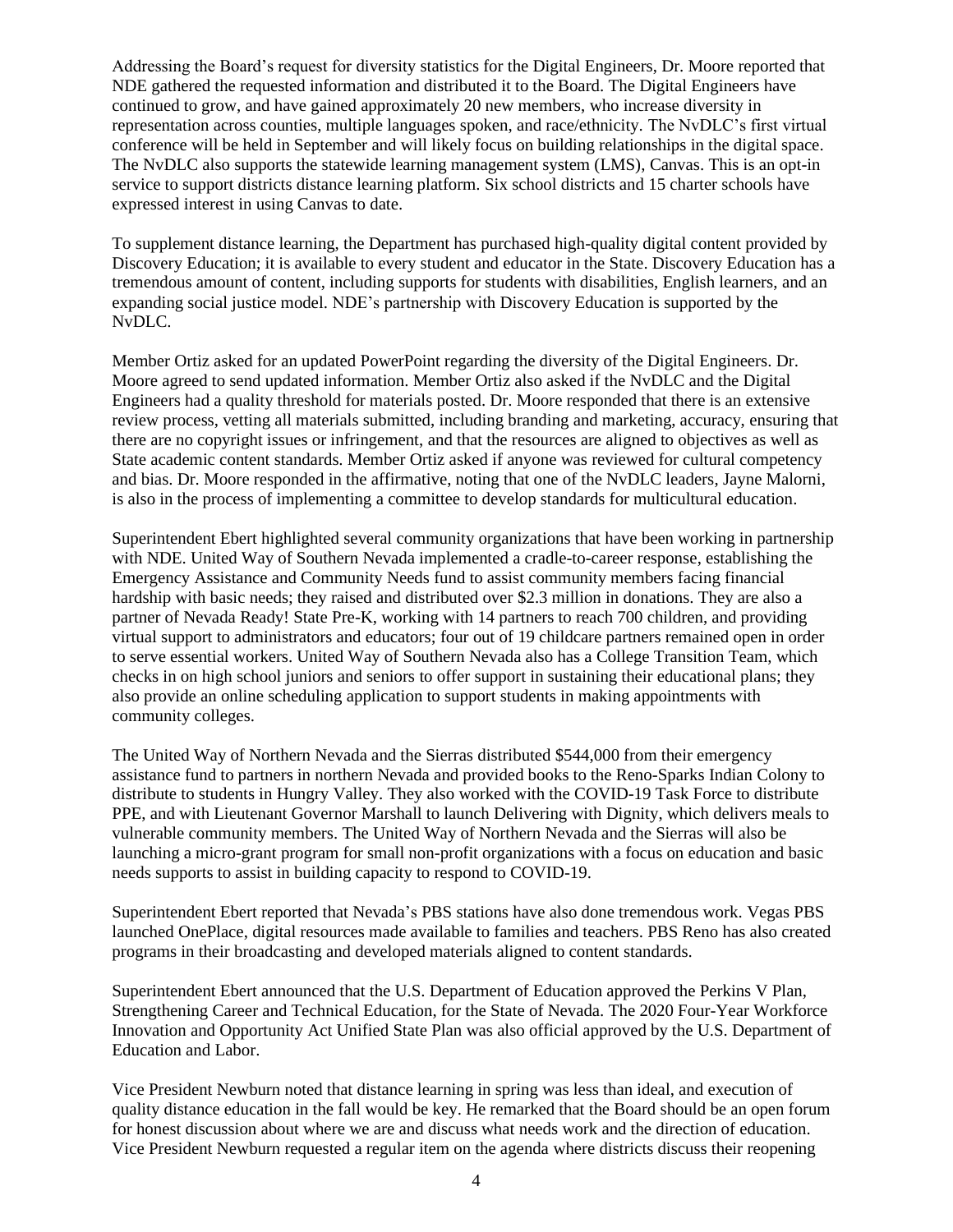plans, their status, and their progress, beginning with Clark, Washoe, and charter schools. President Wynn agreed that the Board should serve as a public information clearinghouse, especially regarding the digital divide. Member Dockweiler further agreed with Vice President Newburn. Member Kevin Melcher agreed, but requested a written report from districts prior to their presentation, so that the Board could use public time to ask questions. President Wynn outlined that primary concerns were connectivity, devices, teacher training, and how to measure student success at the end of the year. Member Ortiz also asked for information regarding instructional delivery for vulnerable students. She also asked that districts provide information on policy items that would help them proceed efficiently, such as assessment waivers.

### **6: APPROVAL OF CONSENT AGENDA**

President Wynn pulled item 6(e), the Dual Credit Request for Nevada State High School, for further research to be conducted, and item 6(m), the Diversity, Equity, and Inclusion Workgroup Minutes from June 29, 2020.

Member Dockweiler, responding to public comment on item 6(g) regarding Speech-Language Pathologists in the Specialized Instructional Support Personnel (SISP) ratio, clarified that the Board was required to draft non-binding ratios for SISPs. Speech-Language Pathologists currently have binding ratios.

Member Ortiz asked if there was a more efficient way to approve dual-credit requests so that schools do not have to request them individually. Instead, the Department could work with the Nevada System of Higher Education (NSHE) to equate certain classes to credits across the board. Superintendent Ebert responded that the current system is in Nevada Revised Statutes (NRS), but that the Department could pursue a change in NRS during the forthcoming Legislative session. The Department would be happy to work with NSHE to streamline and reduce paperwork as much as possible.

Vice President Newburn noted that not everything taught at college is appropriate for a student in high school. He recounted an incident in which a Human Sexuality course at Western Nevada College, which focused on sexual experimentation, was approved for dual credit. He emphasized that while optimizing the system, oversight to ensure that appropriate classes are approved is necessary.

### **Member Ortiz moved to approve the consent agenda. Member Robert Blakely seconded. Motion passed.**

### **7: INFORMATION, DISCUSSION, AND POSSIBLE ACTION REGARDING THE GOVERNOR'S OFFICE SCIENCE, INNOVATION & TECHNOLOGY SUPPORTS RESPONDING TO COVID-19**

Brian Mitchell, Director of the Governor's Office of Science, Innovation & Technology conducted a PowerPoint regarding the [Resources and Supports](http://nde.doe.staging.nv.gov/Boards_Commissions_Councils/State_Board_of_Education/2020/July/Support_Materials/) made available to school districts and efforts to increase access to broadband for distance learning.

Member Ortiz asked if Cox Communications would still be requiring a letter from the school district stating that a student qualified for free-or-reduced-price lunch (FRL) in order to provided subsidized home internet service. Director Mitchell responded that, to his understanding, the district would provide a list of addresses that need connectivity, and Cox would connect them. Member Ortiz reported that districts were only reporting addresses of families in 100% FRL schools, but they needed to also report those on FRL who were not in all-FRL schools.

President Wynn outlined the work that the COVID-19 Taskforce has been doing to address the digital divide, including the coordination of resources and needs assessments. She confirmed that districts could be the client of a provider, bypassing families signing up as clients; Director Mitchell agreed that this may in fact be the preference of providers.

Member Tamara Hudson asked about teacher connectivity; if teachers are working from home, is there a plan to ensure that teachers have the connectivity they need to be successful in meeting student needs? Director Mitchell noted that the focus had been on students, however districts have mentioned that they are looking at the needs of teachers regarding devices and connectivity.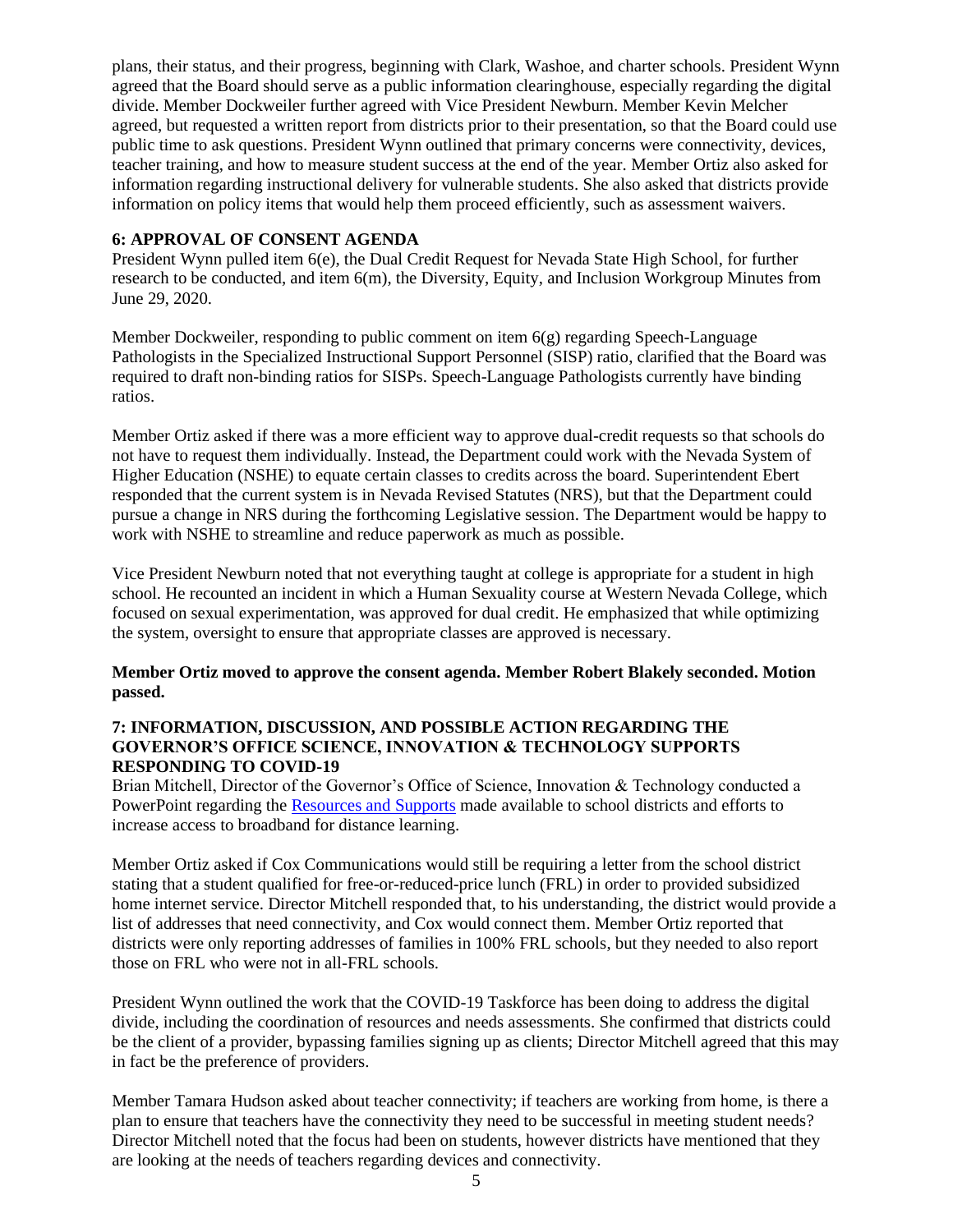Member Alex Gallegos inquired about considerations for transient students and students who moved between the homes of multiple caregivers. Director Mitchell responded that the recommendation in that context would be to issue the student a mobile hotspot, so that the student could travel with the hotspot and their device.

Member Dockweiler asked if costs would rise and eventually overwhelm districts' ability to pay for student and family connectivity. Director Mitchell noted that the providers offering subsidized plans offered them prior to COVID-19 and would continue to offer them after, so there is opportunity for sustainability. However, to assist in sustainability post-COVID-19, he further recommended that families be encouraged to sign up for the federal Lifeline program, which provides a \$10 monthly bill credit to families – the same cost of subsidized internet subscriptions.

Member Ortiz added that sufficiency should be considered, as teachers would optimally have two screens to see students and refer to instructional materials and providing a laptop would not be enough. Director Mitchell agreed that rigor is needed to address connectivity sustainability, issues of student homelessness, and teacher support. Member Melcher asked if the Federal Communications Commission (FCC) waiver would be monitored on the honor system; Director Mitchell clarified that each student's computer would have a unique code for linking.

President Wynn remarked that this work was setting the infrastructure of the  $21<sup>st</sup>$  and  $22<sup>nd</sup>$  century, much like railroads, and thanked Director Mitchell for his work and continued collaboration.

### **8: INFORMATION, DISCUSSION, AND POSSIBLE ACTION REGARDING THE DIVERSITY, EQUITY, AND INCLUSION WORKGROUP OF THE NEVADA STATE BOARD OF EDUCATION**

Member Tamara Hudson provided an update to the Board regarding the work of the Diversity, Equity, and Inclusion (DEI) Workgroup of the Nevada State Board of Education, who held their first meeting on June 29, 2020.

Member Hudson reported that the first meeting addressed primarily the digital divide, budget cuts, pending issues of access for the Special Education population, distance learning professional development, and how to ensure that students have the support they need. The Workgroup also discussed pursuing equity training and shifting language. A focus of the Workgroup is to bring an equity lens to all the decisions of the Board, to lead by example, and to strive to address systemic injustice in Nevada's education system.

To address the digital divide, the workgroup asked the Department to draft letters to Nevada's State and federal representatives and the FCC to support the students in Nevada who have no or little access to connectivity. **Member Hudson moved to approve the letters and have the Department send them; Member Melcher seconded. Motion passed.**

Members Ortiz and Melcher thanked Member Hudson for her report and expressed support for the Workgroup.

#### **9: INFORMATION, DISCUSSION, AND POSSIBLE ACTION REGARDING THE 2020 STATEWIDE PLAN FOR THE IMPROVEMENT OF PUPILS**

Jessica Todtman, Chief Strategy Officer and Sarah Nick, Management Analyst to the Superintendent, conducted a PowerPoint presentation regarding the [2020 Statewide Plan for the Improvement of Pupils](http://nde.doe.staging.nv.gov/Boards_Commissions_Councils/State_Board_of_Education/2020/July/Support_Materials/) (STIP).

Ms. Todtman and Ms. Nick shared that, based on feedback from the State Board, edits had been made since the prior presentation of the STIP and that the **edits** could be reviewed in the meeting materials. Member Gallegos noted that, while he had not been a Member of the Board while the STIP was being developed, he was grateful for the shifts in language to further support diversity, equity, and inclusivity.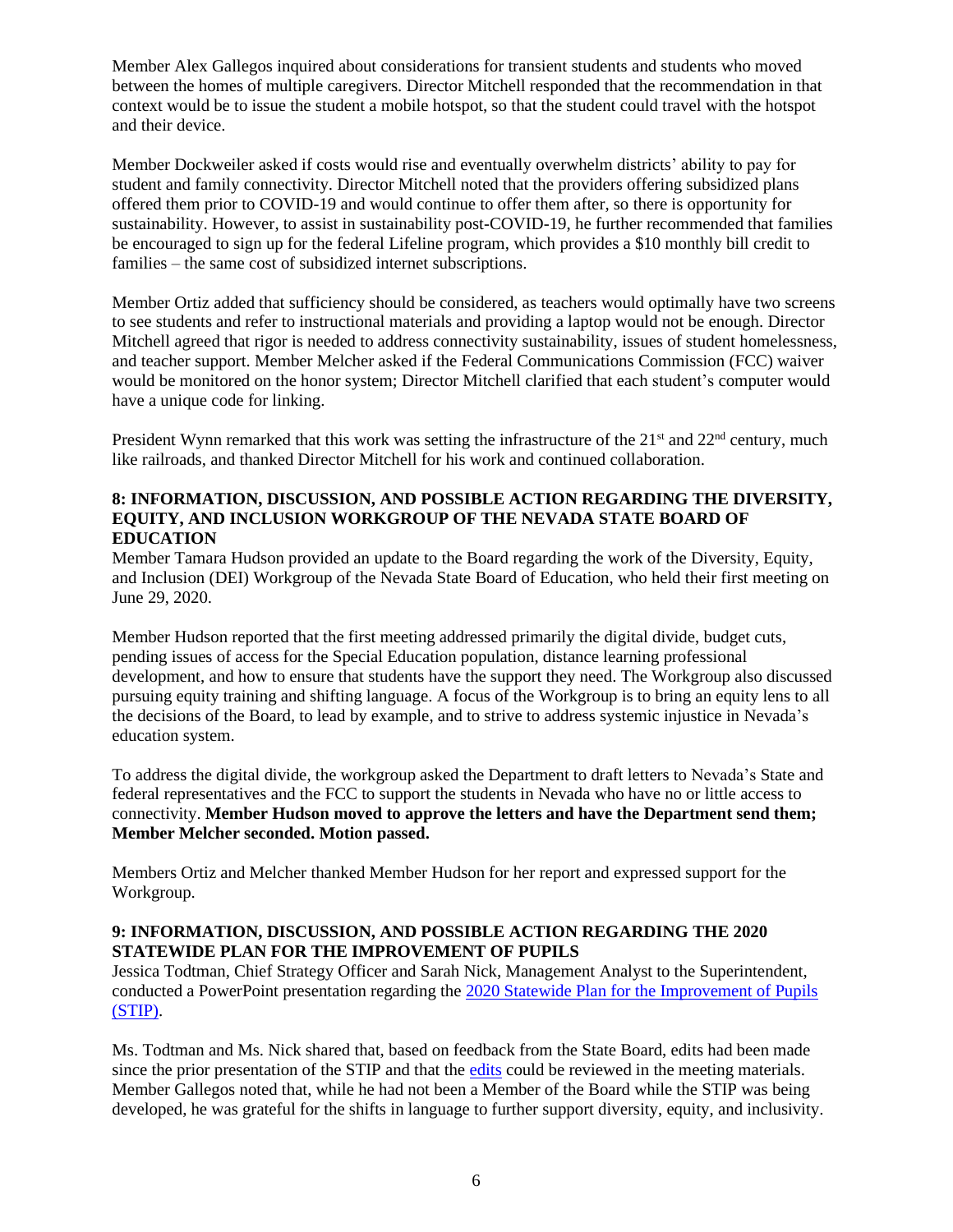**Vice President Newburn moved to approve the 2020 Statewide Plan for the Improvement of Pupils. Member Ortiz seconded. Motion passed.** 

[*Convenience Break*]

#### **10: INFORMATION, DISCUSSION, AND POSSIBLE ACTION REGARDING SCHOOLS REQUESTING RATINGS UNDER THE ALTERNATIVE PERFORMANCE FRAMEWORK**

Brenda Bledsoe, Education Programs Professional, Office of Assessment, Data, and Accountability Management conducted a PowerPoint presentation regarding schools that applied to the Department to be rated using the [Alternative Performance Framework](http://nde.doe.staging.nv.gov/uploadedFiles/ndedoenvgov/content/Boards_Commissions_Councils/State_Board_of_Education/2020/July/APF_SBE_7-23-2020%20.pdf) (APF) for the 2020-21 School Year.

Member Ortiz asked for clarification regarding how long schools remain under the APF before they must resubmit. Ms. Bledsoe clarified that once schools have been approved for the Alternative Performance Framework; they remain under the APF for a span of four years upon their first rating. While schools were initially approved to use the APF in the 2015-16 school year the APF rating was under continued development and Nevada rated its first school under the APF in 2019.

**Member Blakely moved to approve the applications to be rated under the APF. Members Gallegos and Dockweiler seconded. Motion passed.** 

#### **11: INFORMATION AND DISCUSSION REGARDING TEACH PLUS NEVADA'S 2019-2020 ADVOCACY AND POLICY ENDEAVORS**

Dr. Tonia Holmes-Sutton, Interim State Director; Jen Loescher, Senior Policy Fellow; Jordana McCudden, Senior Policy Fellow; and Kenneth Belknap, Senior Policy Fellow of Teach Plus Nevada, conducted a PowerPoint presentation regarding [Teach Plus Nevada's Advocacy and Policy Endeavors](http://nde.doe.staging.nv.gov/uploadedFiles/ndedoenvgov/content/Boards_Commissions_Councils/State_Board_of_Education/2020/July/TeachPlusNevadaPresentation_NVSBOE.pdf) on teacher retention, restorative justice, teacher leadership, teachers of Color, and focus group projects.

President Wynn asked for clarification on restorative justice. Mr. Belknap responded that it is a goal in school discipline to repair relationships and get to the root of why the incident occurred and build up students' resiliency and social-emotional learning (SEL), rather than focusing on punishment. Dr. Holmes-Sutton emphasized that restorative justice is a community effort, and one that is difficult to implement without support.

President Wynn asked about efforts to promote leadership and teacher supports while separated and distanced. Ms. Loescher and Ms. McCudden highlighted the focus on connecting teachers with one another to create and provide supports. Member Cathy McAdoo supported future connection with the incoming President of the University of Nevada, Las Vegas on these topics.

# **12: FUTURE AGENDA ITEMS**

The Board requested future presentations from school district leaders regarding their reopening plans, implementation, and progress.

Member Dockweiler asked that the Department investigate using a unified structure for review of current and new programs, so that programs could be reviewed comparatively, including equity factors and impacts.

Superintendent Ebert contextualized that the Legislative session had just ended, reshaping budgets and allocations for school districts, while districts are simultaneously closing FY20 and redrafting FY21, and beginning to draft FY22. The \$50 million granted from AB 3 must also be spent by December 30, 2020, which requires additional budget calculations. Districts would have greater information to share regarding budgets in future. Vice President Newburn supported additional information from districts regarding budgets in future.

#### **13: PUBLIC COMMENT #2**

No public comment.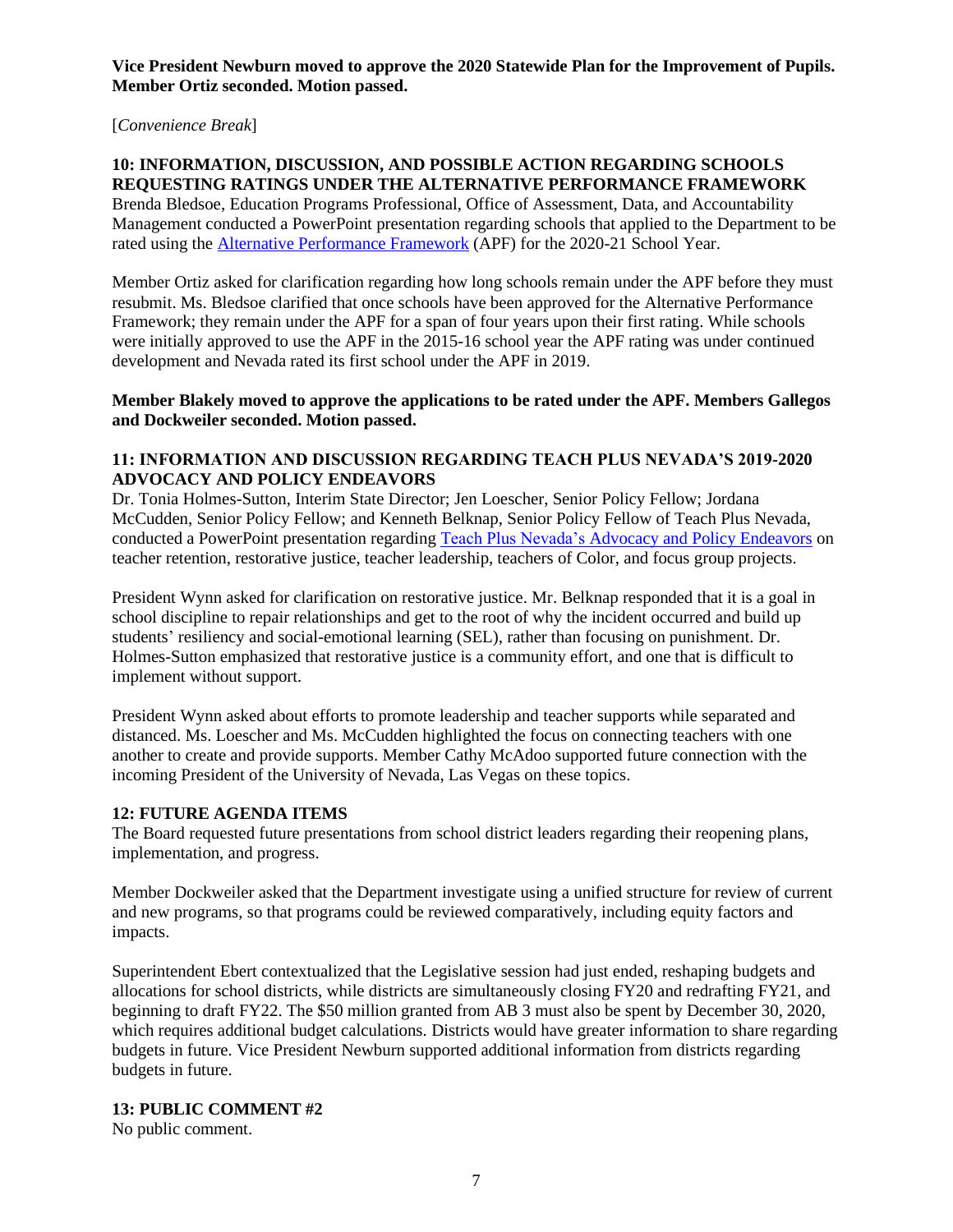# **14: ADJOURNMENT**

Meeting adjourned at 12:43 P.M.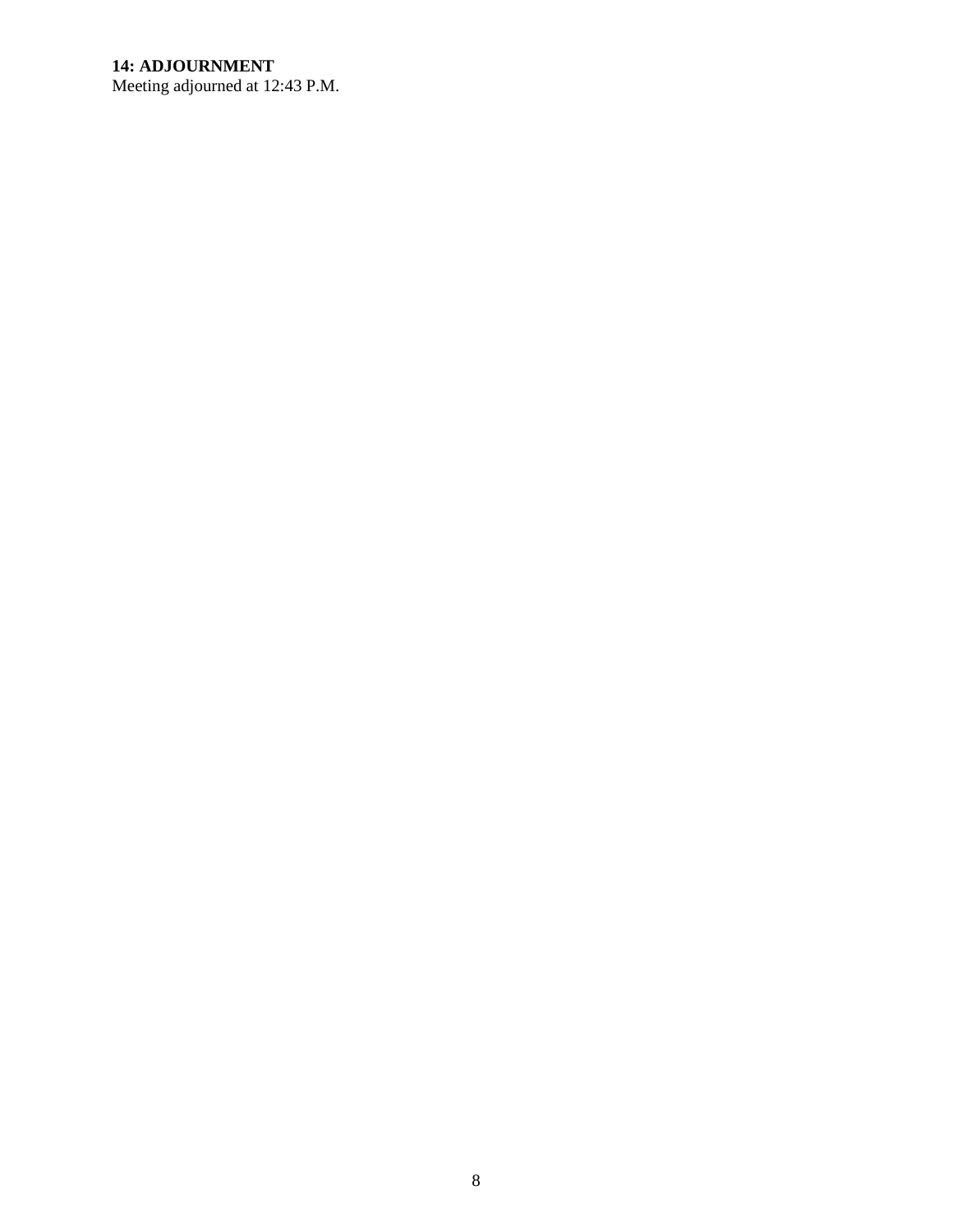- 1. Gail Hudson, Nevada Teacher of the Year, submitted public comment regarding COVID-19 and distance learning. (Alexandra Dominguez, Director of State Government Relations, the College Board, submitted public comment regarding COVID-19.
- 2. Kim Reddig, President of the Nevada Speech-Language Hearing Association, submitted public comment regarding non-binding recommended ratios for specialized instructional support personnel.
- 3. Catherine Cahn, CEO of Twig Education, submitted public comment regarding Twig Science Nevada instructional materials.
- 4. Ana Rosas, Women's Research Institute of Nevada, submitted public comment regarding COVID-19 and the reopening of schools.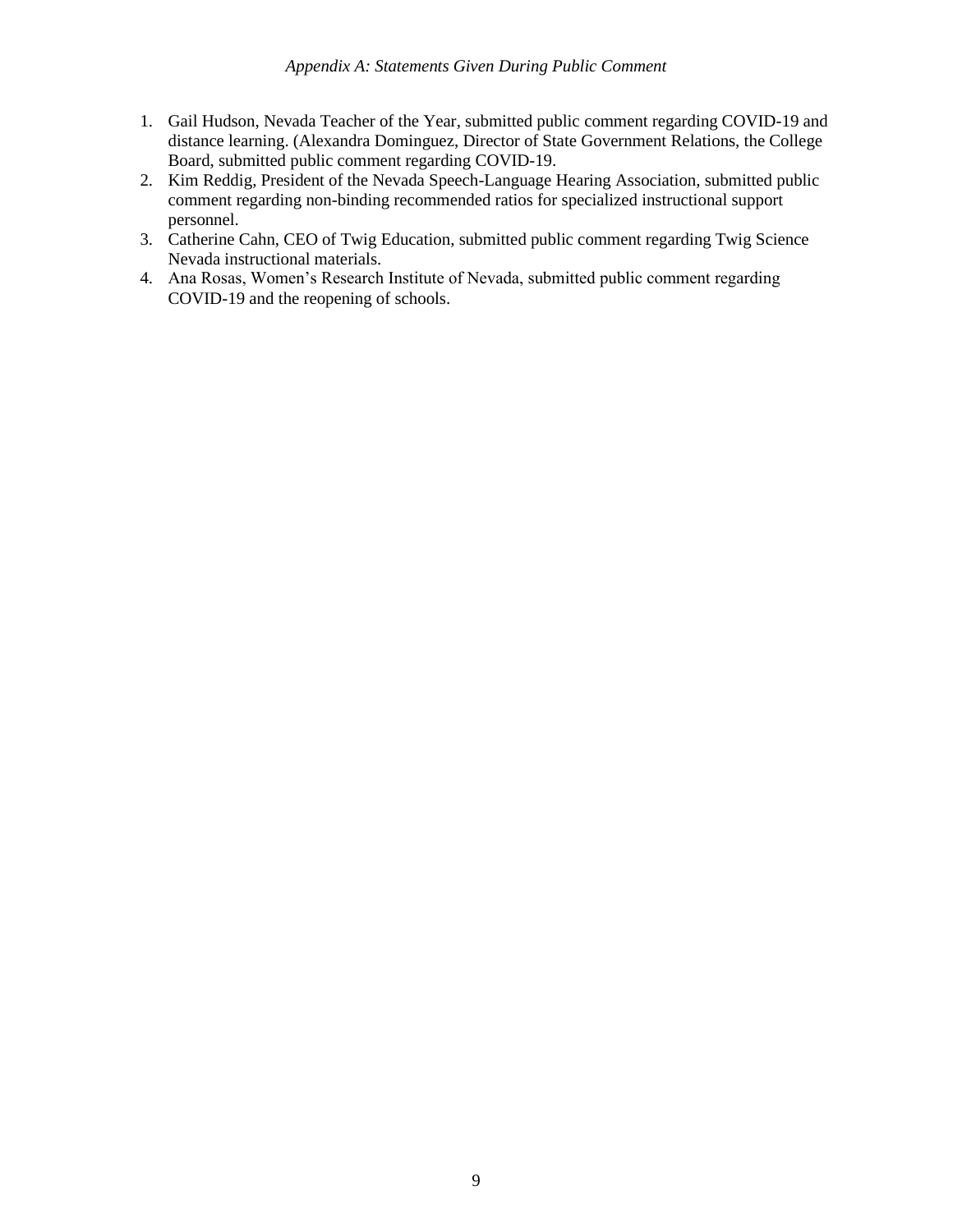# **Item A1, Gail Hudson**

Good morning,

President Wynn, Superintendent Ebert, and Members of the State Board:

My name is Gail Hudson. I am an Elementary school teacher and the 2020 Nevada State Teacher of the year. I appreciate the opportunity to speak to you today. I want to acknowledge some of the challenges that many schools and the district are facing concerning the inequities across our African American communities. The inequities of the distributions of technology providing all students with the tools they need to be successful. Many of our students were not provided with computers including many lacking connectivity during the previous distance education session. Now we are approaching the start of a new school year facing the same issues. We can no longer sit back and ignore the problem. We know exactly who these students are, they are the students in our most vulnerable communities.

I happen to be on the call during the School Board meeting on this past Tuesday evening and it was alarming to hear that the more than 20,000 plus students were unaccounted for with no form of contact during the previous distance learning phase. There needs to be an accountability system in place. How can that many students fall through the system, vanishing and no one seems to know where they are? How can this even be possible? The systems that are in place have been impacting our most vulnerable students, our Black and Brown in particular our African American student population. These students continue to be disproportionately impacted by the choices we make. There are underlined inequities that have been happening for quite some time and continue to occur. As leaders in our State, it is up to us to make those hard choices, holding not only ourselves but each stakeholder responsible for providing equitable opportunities for all of our students. In acknowledging that we have to address these problems through a lens of equity, it is time for us to make better choices. "Choices that provides equitable opportunities for ALL of our students"

Thank you,

Respectfully,

Gail Hudson, NBCT 2020 Nevada State Teacher of the Year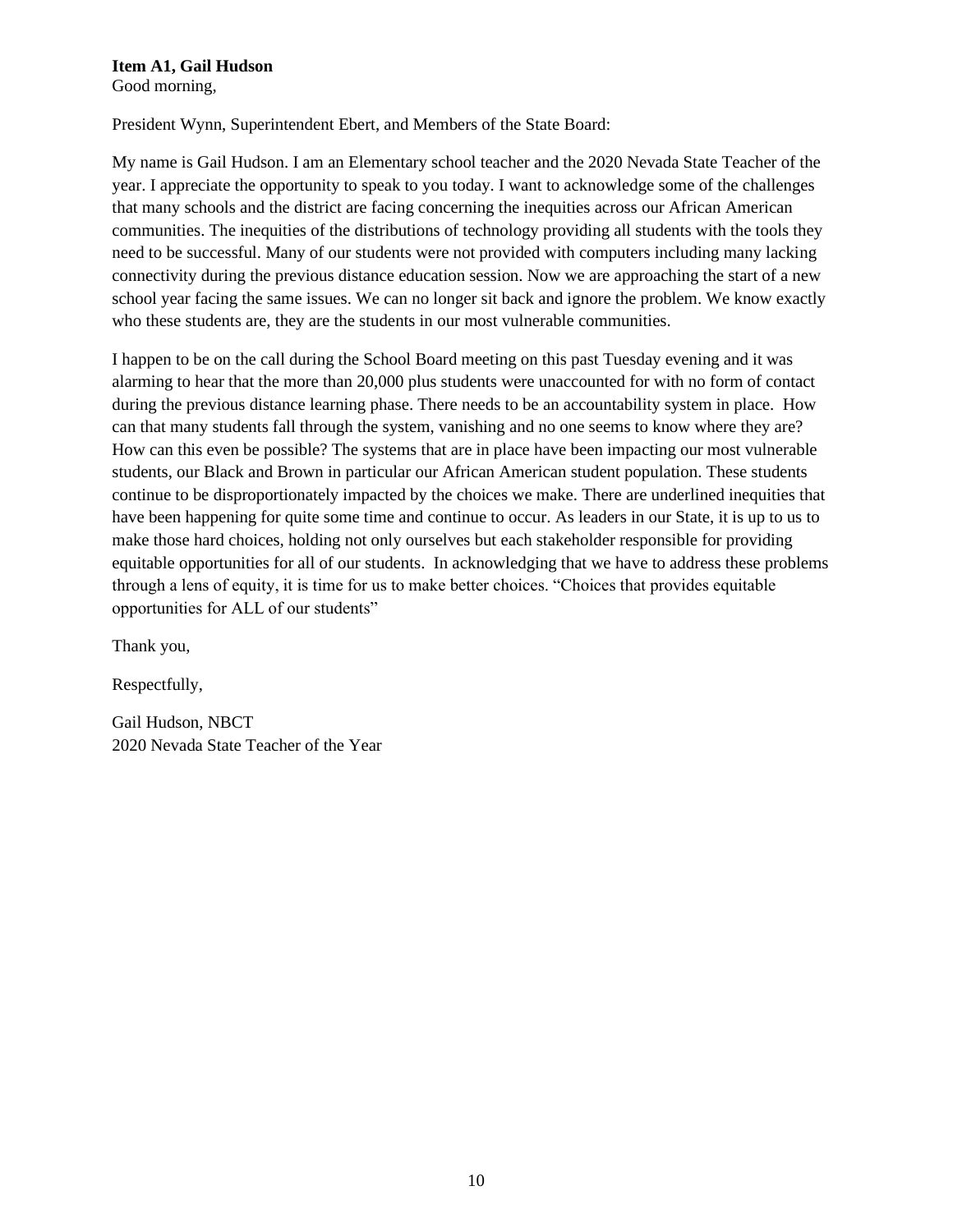# **Item A2, Kim Reddig**

July 23, 2020 Nevada State Board of Education 700 E. Fifth Street Carson City, NV 89701

Re: Public Comment #1, Agenda Item #6.g

Dear President Wynn, Vice President Newburn and Members of the State Board of Education,

For the record, my name is Kim Reddig. I am a Speech-Language Pathologist (SLP) and the President of the Nevada Speech Language and Hearing Association (NSHA).

My comment today addresses Item 6.g on the agenda regarding Non-binding Recommended Ratios for Specialized Instructional Support Personnel (SISP). On behalf of NSHA, I would like to submit the following information that was not included in the presentation during the State Board of Education meeting held on April 30, 2020.

Speech-Language Pathologists work to prevent, assess, diagnose, and treat speech, language, social communication, and cognitive-communication with students 3-21 in Nevada schools. This is based on eligibility criteria guided by IDEA (2004) as well as Nevada regulations (NAC 388.125). This affords us the opportunity to participate in prevention activities, collaboration, consultation, direct and indirect services through Response to Intervention (RTI), and Multi- Tiered System of Support (MTSS), as well as services written into IEPs. Speech-Language Pathologists are unique in that we can assess, diagnose and provide therapeutic intervention, as both a case manager as well as a related service provider. SLPs have a maximum caseload of 50 (+/- 10%) established by NAC 388.150 based on the variety of direct special education services SLPs provide within the school setting. While these are different than ratios provided by other Specialized Instructional Support Personnel (SISP) who provide support across an entire school, it should be noted that this caseload number is based on the number of students SLPs provide direct services to through IEPs. This maximum caseload and the related workload does not account for the additional activities SLPs participate in across the school setting (e.g. RTI, MTSS, collaboration with other school staff, providing support to students in the least restrictive environment, and promoting access to general education curriculum). A ratio model could be considered in addition to caseload numbers in relation to workload of the SLP as an interdisciplinary team member at a school site.

I would like to thank Chairwoman Wynn, Vice Chairman Newburn and the Members of the Nevada State Board of Education for the opportunity to include this information as you are consider and approve the recommended ratios for all Specialized Instruction Support Personnel.

Respectfully submitted, Kim Reddig, M.S. CCC-SLP NSHA President [info@nvsha.org](mailto:info@nvsha.org) [Kreddig0804@gmail.com](mailto:Kreddig0804@gmail.com) (775) 225-1485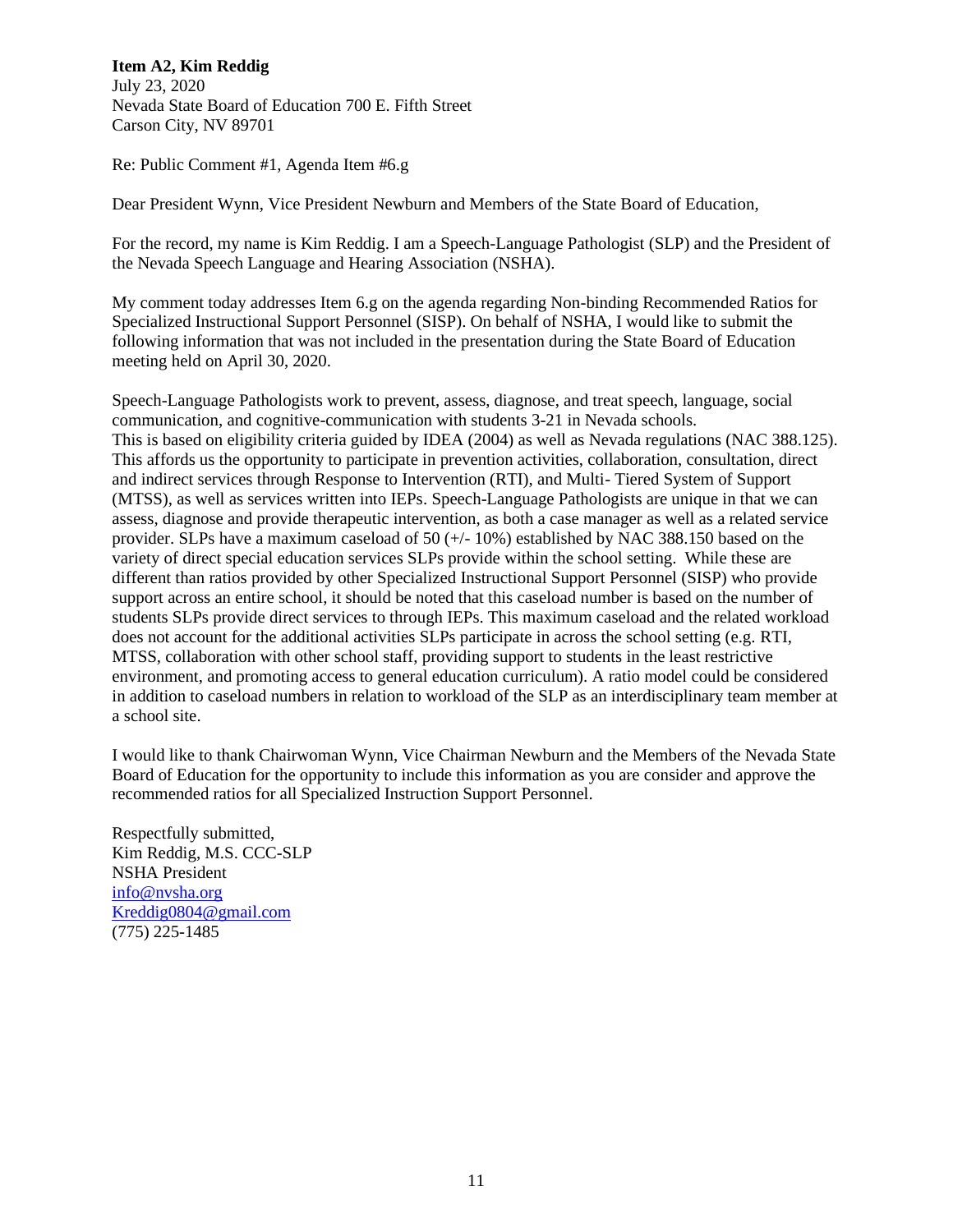# **Item A3, Catherine Cahn**

Twig Education Inc appreciates the science instructional materials review by the Nevada Instructional Steering Committee for Twig Science Nevada for grades K, 1, 2 and 4. In light of the pandemic caused by COVID-19, we realize that further disruption resulted in amendments to the overall K-8 adoption timelines of science materials for Nevada Districts and Schools. We thank the members of the committee whom were able to review the program while managing district and school emergencies during this pandemic and historical time in America. We look forward to working with the state regarding the completion of the review of Twig Science Nevada for grades 3 and 5.

Twig Science Nevada is a 3-Dimensional, Phenomena based program that has been vetted by our science and engineering experts at Imperial College of London to be scientifically accurate and reflective of 21st Century knowing, thinking and doing in Science, Engineering and STEM.

Twig Education is a subsidiary of the Imperial College of London. Imperial College of London is a top 10 STEM university in the world. You may have heard of Imperial College London from current research on their COVID19 Vaccinations moving to next level. Tigard, Oregon whom recently adopted Twig Science stated "Lots of great learning opportunities that are really engaging and really global. Think about all the world's scientists working together to find a vaccine—that's the kind of community-building this program brings together for students. I'm sold!" —Tigard USD, Oregon Board Meeting. Twig Science was also adopted through California's rigorous adoption, deliberation, and comments process and was the only program in California to have ZERO Edits and Corrections.

Twig Science Nevada was created to provide Access and Equity for students of Nevada. It is our mission for equity and inclusion to STEM education for all students regardless of demographics, gender, socioeconomic status, or (dis)ability. All students will see themselves reflected within the program. Our print and digital resources include Spanish materials, Cultural Connections, English Language Learner, and Special Needs/Accessibility accommodations. To support high quality distance learning, Twig Coach Science Video Lessons and Lab Coaches are include for both synchronous and/or asynchronous teaching and learning.

Twig Science Nevada is developed through a ThinkTank involving Imperial College of London, Stanford SCALE, Educators and Generation Z Students that provide specific collaboration and expertise in creating a program that represents Nevada. In fact, in grades 3 and 5—Nevada Educators and Gen Z students recommended specific local phenomena and investigations to be included:

- Sierra Juniper trees grow in the Sierra Nevada Mountains.
- Fossilized tracks uncovered in Carson City are evidence that mammoths, saber-toothed cats, and giant sloths once lived in Nevada.
- Fossilized remains of ancient marine creatures have been discovered in Nevada.
- Weather data for Carson City, Nevada
- Wildfires in Nevada usually occur between June and November.
- Nevada Ecosystems
- Lake Mead provides fresh water to parts of Nevada
- Nevada as the driest state in the US.
- Exploring the Mojave

Twig Education, Inc has invested significant resources and attention to your standards and phenomena in creating a culturally relevant science program to meet the needs for Gen Z students and their teachers in Nevada for any teaching environment including distance learning. We look forward to the continued review as per Dave Brancamp of Twig Science Nevada grades 3 and 5. Thank you for your time.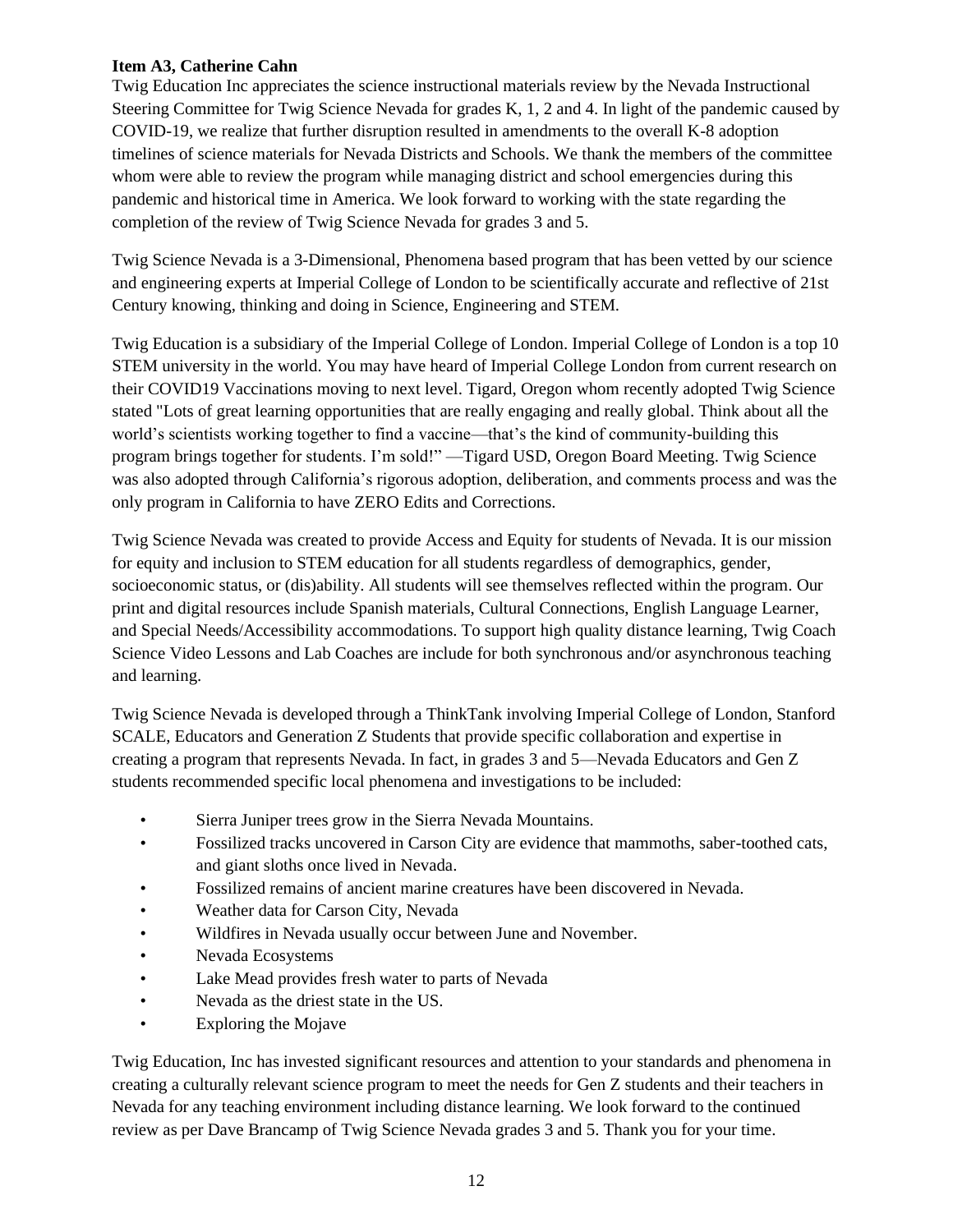**Item A4, Ana Rosas**

Dear Board Members,

As a researcher for the Women's Research Institute of Nevada, we understand the hard options you are facing. Our research has given us a glimpse into the reality of Nevada schools which are not prepared for the upcoming year during this pandemic. Public school's air conditioning system, disinfecting classrooms, providing social distancing spaces for children are just a few of the many problems that would need to be addressed prior to reopening schools. One major obstacle are parents who are concerned their child may get Covid-19. Studies have shown that children under the age of 10 have a small probability of transmitting the disease. Child psychologists are vehemently encouraging that children over 5 years of age and under 10 years of age return to class because of the importance of interacting with an adult and their peers during this phase of their young lives. We all want safety for the children as well as for the teachers. The continued misinformation and disinformation is causing this increased anxiety among parents.

Distance learning is not the solution for all children who have different needs and different approaches to learning the material. Teachers would need training on how to create a curriculum for a student to learn online, motivate students to learn without their continued presence and be constantly accessible to the student. Students need to be trained to motivate themselves to learn, understand time management and other adult skills with and without an adult present. The economic burden placed on parents to buy devices and internet during layoffs and terminations has added to the distress. I'll mention it once here, that our "second class" people who do not have a voice and live in the shadows are even more stressed when they see the opportunity of an education will not be there for their children.

The solutions are not simple. It will take leadership from the local community leaders to find out how many are out of work, need financial help to stay in their homes and other needs that enable a family to become sustainable during this pandemic. Without these needs being meant, a child cannot learn. After these needs are met, teachers and students would need training in how to learn online before classes begin. Students will require to be assessed by educators or parents to their special needs, such as cannot see the screen for a long time or cannot sit still because of ADHD. Students would require re-evaluation of any special needs after a month or semester is over for any adjustments to help them learn. Parents will need to learn how to encourage their younger children with homework and be able to support their child who cannot play with their friends.

The above possible solutions are just the beginning of what is needed for children to get back to school.

Thank you for your time. I hope you can incorporate any solution here into educating our young who are the future of this country.

Ana Rosas University of Nevada, Las Vegas Women's Research Institute of Nevada 4505 S. Maryland Pkwy, Box 455083, Bldg WRI-A22 ana.rosas@unlv.edu Office: 702-895-4931